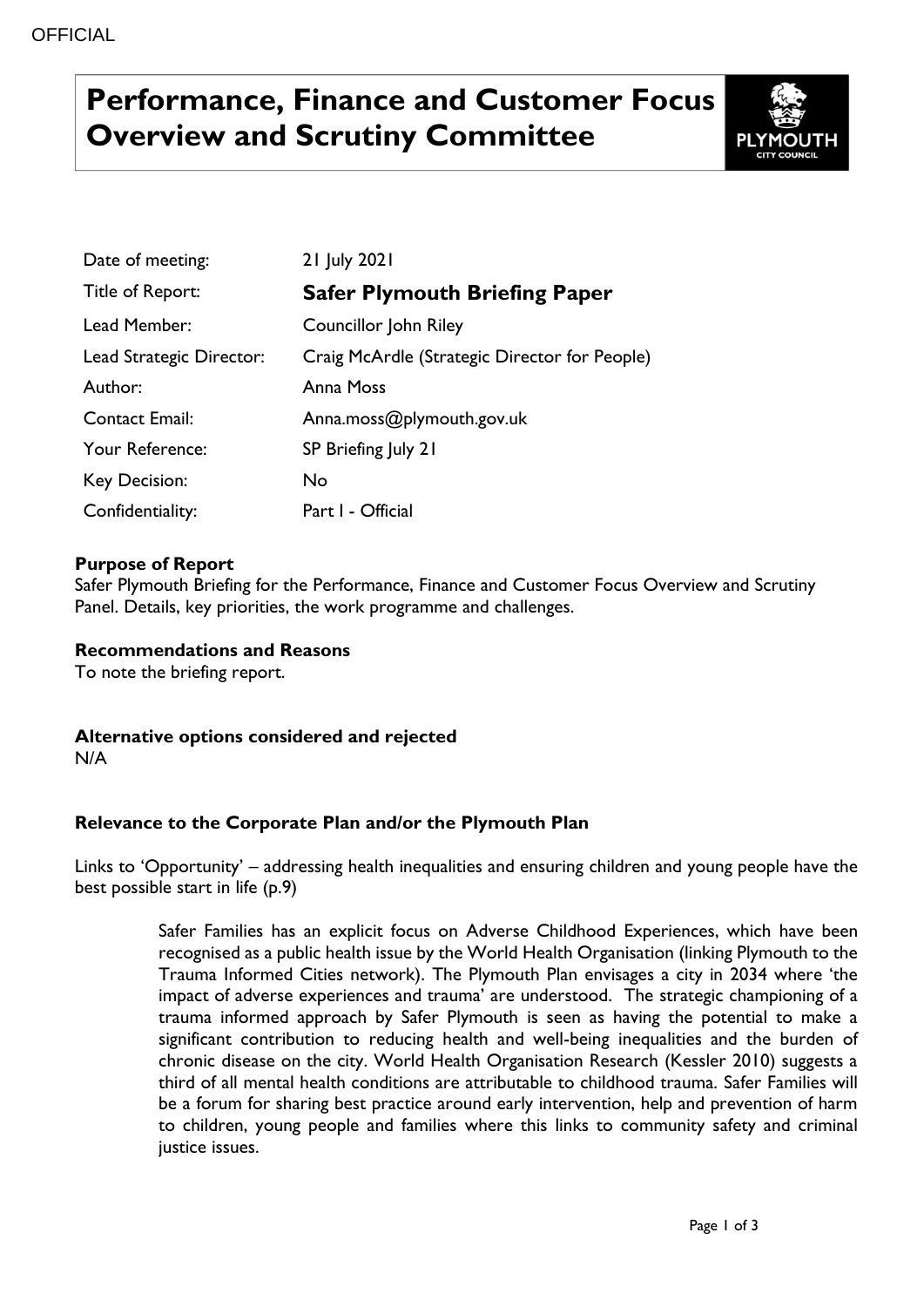Safer Plymouth will be actively focusing on reducing alcohol related harms in the family and considering trauma informed approaches to substance misuse prevention, contributing to a 'healthy city which has seen major improvements in substance misuse (including alcohol) p.16

Links to 'Power' (p.10)

Safer Plymouth will engage with and support the Trauma Informed Plymouth Network(TIPN) 'Lived Experience' sub-group to ensure better engagement from communities most impacted by our priority themes and facilitates good practice across the Peninsula (our DA related lived experience work is highlighted by Public Health England as innovative practice).

Links to 'Delivering strong and safe communities and good quality neighbourhoods'

HEA5 – Safer Plymouth will lead on "the partnership approach to tackle crime and disorder that causes the most harm and affects those most at risk" through aligning all activity to the local annual strategic crime assessment. Our Safer Streets initiatives reduce the opportunities for crime and fear of crime.

Links to Theme 1 'A Welcoming City' – Safer Communities to support activity which deals with hate crime efficiently and effectively. Ensures that people feel safe through initiatives such as summer policing initiatives. Dealing with ASB is essential to ensuring 'every citizen feels safe'.

### **Implications for the Medium Term Financial Plan and Resource Implications:**

All known expenditure has been budgeted for, along with the offsetting funding. Any changes to funding will be addressed as they are known.

### **Carbon Footprint (Environmental) Implications:**

N/A

### **Other Implications: e.g. Health and Safety, Risk Management, Child Poverty:**

*\* When considering these proposals members have a responsibility to ensure they give due regard to the Council's duty to promote equality of opportunity, eliminate unlawful discrimination and promote good relations between people who share protected characteristics under the Equalities Act and those who do not.*

Safer Plymouth are working on an equality, diversity and trauma informed impact assessment with partners at Together for Childhood. Intersectionality is embedded in our theme group review process piloted with DASV in April 2021.

#### **Appendices**

*\*Add rows as required to box below*

|   | <b>Ref. Title of Appendix</b>                | <b>Exemption Paragraph Number</b> (if applicable)<br>If some/all of the information is confidential, you must indicate<br>why it is not for publication by virtue of Part 1 of Schedule 12A<br>of the Local Government Act 1972 by ticking the relevant box. |   |  |   |   |   |  |  |  |
|---|----------------------------------------------|--------------------------------------------------------------------------------------------------------------------------------------------------------------------------------------------------------------------------------------------------------------|---|--|---|---|---|--|--|--|
|   |                                              |                                                                                                                                                                                                                                                              | 7 |  | 4 | 5 | 6 |  |  |  |
| A | Safer Plymouth Briefing Paper                |                                                                                                                                                                                                                                                              |   |  |   |   |   |  |  |  |
| B | Equalities Impact Assessment (if applicable) |                                                                                                                                                                                                                                                              |   |  |   |   |   |  |  |  |
|   | Local Strategic Crime Assessment 2019/20     |                                                                                                                                                                                                                                                              |   |  |   |   |   |  |  |  |
|   | Safer Plymouth OPCC spend plan 21/22         |                                                                                                                                                                                                                                                              |   |  |   |   |   |  |  |  |